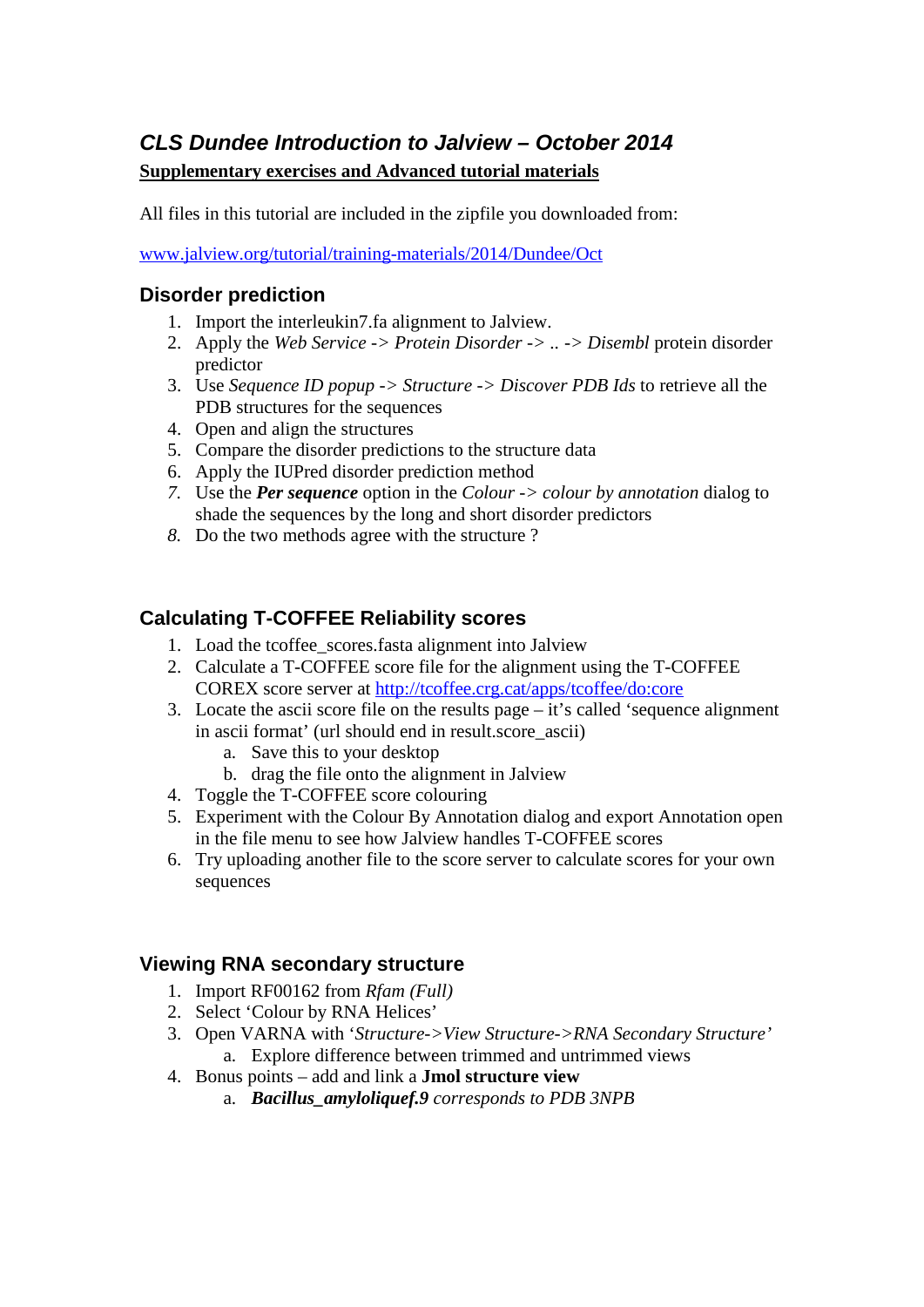## *Groovy Scripting and Jalview*

1. Open the groovy console from the Desktop's Tools menu.

Load and experiment with the following scripts using the example alignment:

2. Printing the alignment's title <http://www.jalview.org/examples/groovy/printtitle.groovy>

3. Generating CSV from annotation <http://www.jalview.org/examples/groovy/annotationsascsv.groovy>

4. Parsing description strings as alignment annotation (using the 'Extract scores' function)

Example file:

[http://www.compbio.dundee.ac.uk/user/ws-dev1/examples/scanps\\_out.blc](http://www.compbio.dundee.ac.uk/user/ws-dev1/examples/scanps_out.blc) Script:

<http://www.jalview.org/examples/groovy/parseproperties.groovy>

6. Manipulating features programmatically <http://www.jalview.org/examples/groovy/removeFeaturesByGroup.groovy>

7. Manipulating sequence IDs in alignment Load some sequences from Uniprot using the sequence fetcher. Try this script<http://www.jalview.org/examples/groovy/stripUniprotPrefixes.groovy>